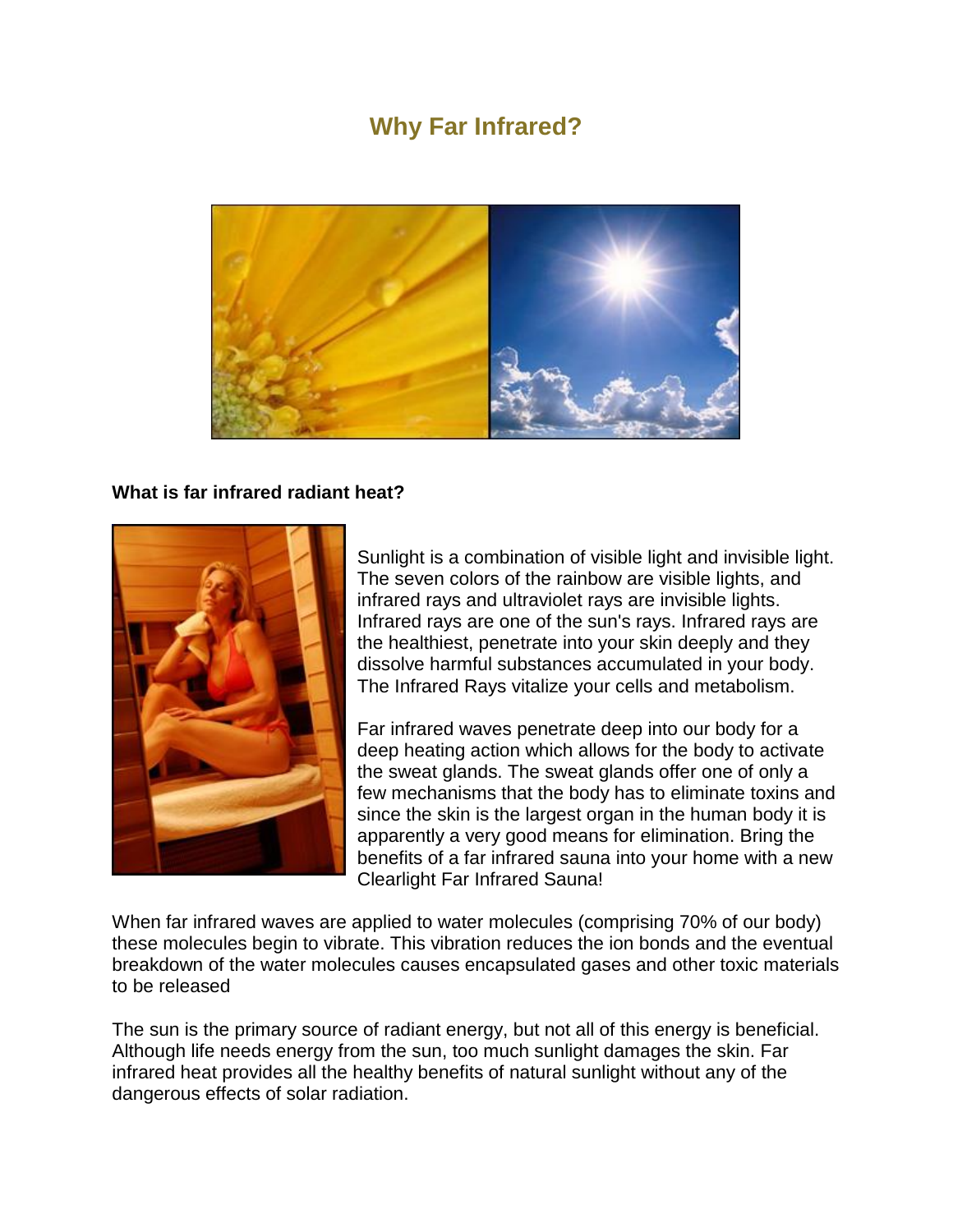For years, the healthcare industry recommended infrared heat lamps as a source of far infrared heat but the lamps were cumbersome, extremely hot and difficult to maintain at a constant temperature. Today, throughout the world, many healthcare professionals use far infrared infrared heaters to treat a variety of diseases. Clearlight Saunas use state of the art Carbon/Ceramic True Wave II heaters.

The efficacy of far infrared waves is very broad and the subject of recent study by NASA. Among the infrared waves, the far infrared rays, which have a wavelength of 8- 14 microns, are especially good for the human body. These waves have the potential to penetrate 1.5 to 2 inches or more into the body allowing for deep heat and raising your core body temperature from deep inside. The deep heat and far infrared is why scholars believe that the Ondol (traditional warm floor of Korea) is good for health because the materials for the Ondol are stone and earth both of which radiate far infrared waves when heated.

The far infrared rays consist of similar wavelengths as that which is emitted naturally by the human body. This is one potential explanation of why many feel energetically rejuvenated and balanced from contact with far infrared waves. It is also believed that far infrared waves help improve blood circulation and recovery from fatigue.

# **Why Far Infrared Technology?**



Clearlight Saunas use far Infrared energy to penetrate the body's tissue. Tests have shown that the energy output is tuned so closely to the body's own radiant energy that our bodies absorb as much as 93% of the far infrared waves that reach our skin.

By comparison, conventional saunas must rely only on indirect means of heat: first, on convection (air currents)

and then, conduction (direct contact of hot air with the skin) to produce its heating effect. Your Clearlight Infrared Sauna operates at temperatures of 100 to 140 F versus 180 to 220 F for hot-air saunas. Since conventional saunas require 30 to 90 minutes of warmup before use, electricity costs are reported to be a lot higher than those of Clearlight Infrared Saunas which are ready to use in 10-15 minutes.

## **Is Infrared Heat Safe?**

Yes! Infrared heat is all around us. The photo below shows that all things give off and receive infrared heat. This image was taken with a camera that takes a regular photograph and an infrared image of the subjects at the exact same time.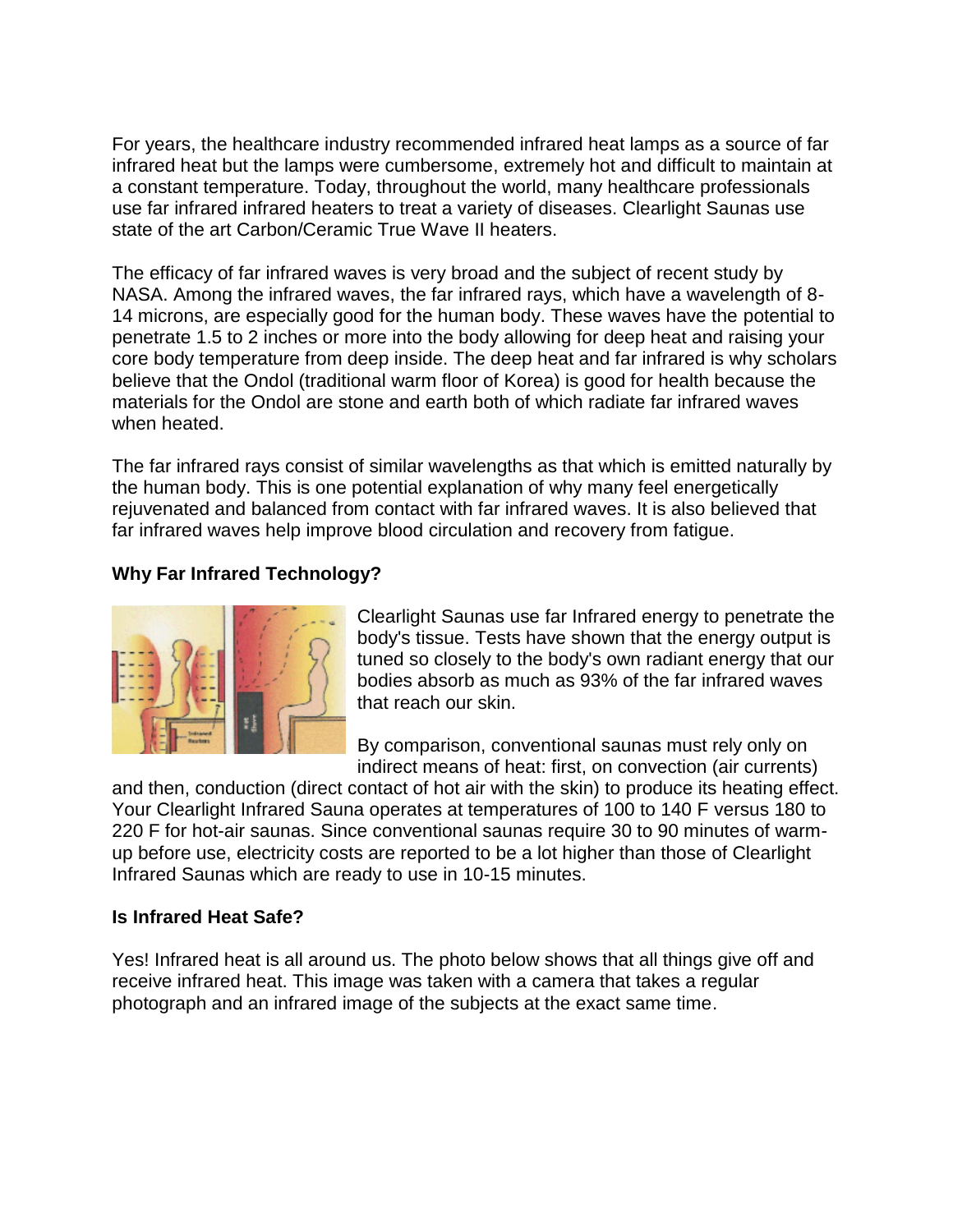

The human body gives off and receives infrared heat and in the far infrared band. Other surfaces, like a warm street or heated vending cart give off infrared in the middle and near infrared band.

Do you want to experience far infrared heat right now? Take your hands and put your palms together. Move your hands about 1/2 an inch apart. You will feel warmth eminating from your palms. This is far infrared heat very similar to the infrared heat emitted from our True Wave IIheaters. Radiant far infrared is all around us and is essential for human life.

## **Why is infrared heat better than traditional sauna?**

Clearlight Infrared far infrared saunas use low-EMF True Wave II Carbon/Ceramic heaters, which do not turn red hot, but instead produces invisible, far infrared heat. This is the same type of heat as produced by the sun and our bodies. Infrared heat is very safe and not at all like the heat produced by microwaves. In an infrared sauna, only 20 percent of the energy is used to heat the air, leaving the rest of the energy to heat the body. The radiant heat can penetrate deep below the skin producing a gentle warming inside the body. The temperature inside an infrared sauna is adjustable and averages a comfortable 100 °F to 140 °F This allows a person to sweat faster and to tolerate a longer period of time inside the sauna, allowing for the therapeutic effects to occur. Typical sessions last 20 to 45 minutes and can be repeated once or twice during the day to maximize the benefits. Infrared saunas leave you feeling invigorated, not depleted like conventional saunas.